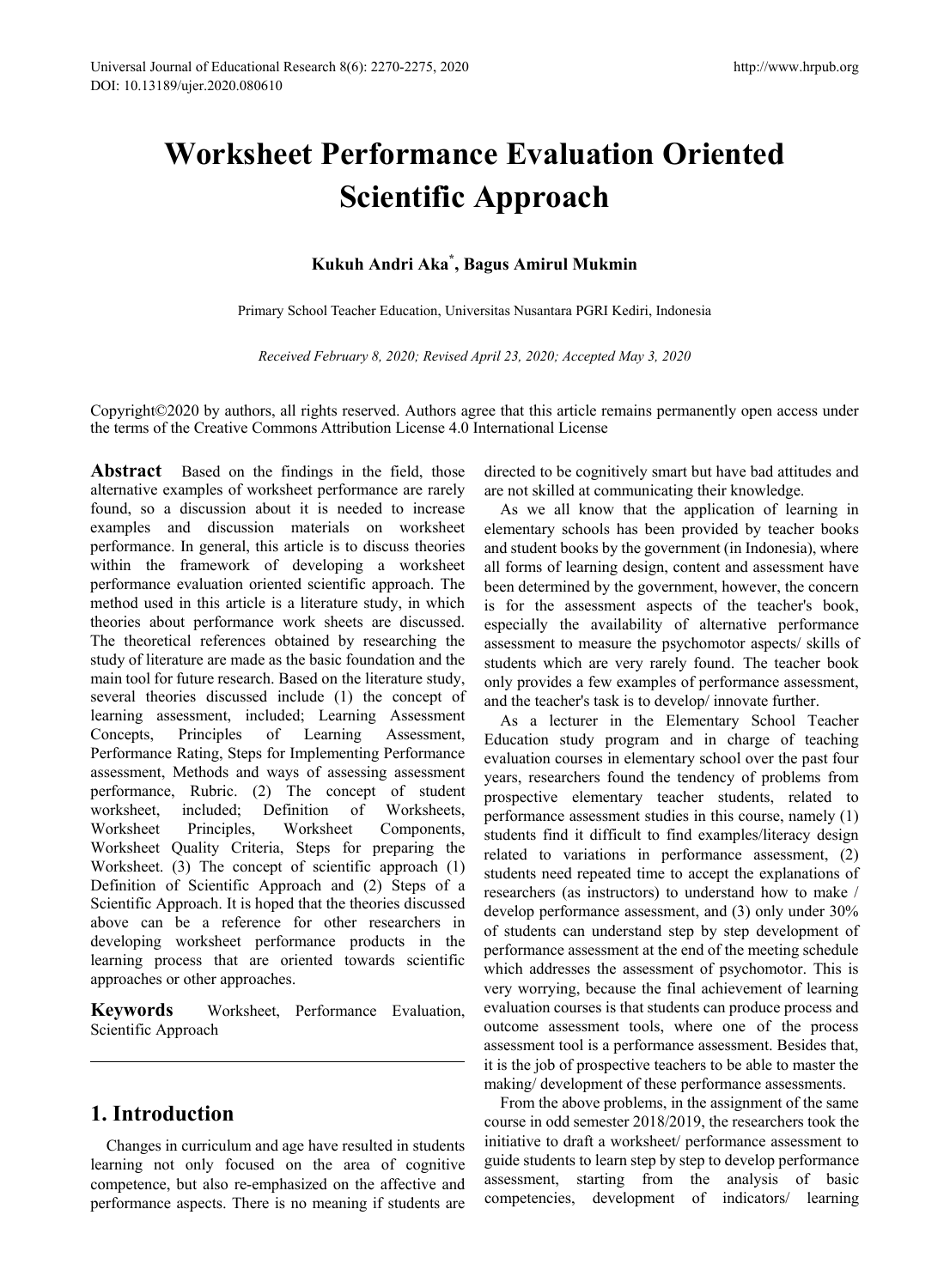objectives, to make a rubric along with the criteria to learn. Based on this method, it turns out that it can improve student learning outcomes, especially in the development of performance assessment competencies (60% of students complete during three meetings discussing performance assessment).

In research by Kurt [1] using worksheets can make students find their own knowledge (constructivism). Other research also regarding the benefits of worksheets helping to simplify the concept of material to develop students' mindsets [2].

Through this article, the researcher seeks to study theories in order to make the most of the draft worksheet performance assessment that has been available so far. Then to enhance innovation, the researcher orientates to the scientific approach variable, meaning that the discussion does not only focus on the form of assignments making performance assessment, but this article also gives readers an overview of the components of a scientific approach that includes with activities of observing, questioning, reasoning, creating, presenting / communicating [3].

## **2. Materials and Methods**

This research belongs to the type of literature study research by finding theoretical references related to predetermined goals. Literature study is a method used to collect data or sources relating to the topics raised in a study. The theoretical references obtained by researching the study of literature are made as the basic foundation and the main tool for future research.

The type of data used by the author in this study is primary data from journals and documentation books. Documentation is a method for finding documents or data that are considered important. Some of the concepts that were studied were (1) the concept of learning assessment, (2) the concept of student worksheet, and (3) the concept of scientific approach.

The concept of learning assessment based on the theory from William [4]; Cullogh [5]; Ministry of National Education [6]; the Ministry of Education and Culture [7]; Poerwanti [8]; and Hibbard [9]. Then, the concept of student worksheet based on theory from Trianto [10]; Widyantini [11]; Prastowo [12]. Then for the concept of scientific approach based on Akbar [3].

# **3. Discussion**

#### **3.1. Learning Assessment**

#### 3.1.1. Learning Assessment Concepts

Learning assessment is the application of various methods and test / non-test tools to obtain and process information about learning outcomes with certain criteria and considerations for the basis of evaluation. Assessment can also be interpreted as a tool to improve learning

activities in accordance with student needs [4], assessment is a way to determine learning priorities for students and the achievement of a learning program [5].

#### 3.1.2. Principles of Learning Assessment

According to Ministry of National Education [6] and the Ministry of Education and Culture [7], among others: (1) Valid, valid means that the assessment tool must assess what should be assessed to measure competence; (2) Reliability, related to the consistency (constancy) of the results of the assessment, to ensure consistency, and reliability of the tools; (3) Objective, based on clear and not subjective procedures and criteria; (4) Fair, means the assessment is not favorable or detrimental to various conditions of students (due to physical, socio-economic, and *SARA* conditions); (5) Integrated, assessment is an integral part of learning; (6) Open, assessment procedures, assessment criteria, and basis for decision making can be known by interested parties; (7) Comprehensive and continuous, means that the assessment covers all aspects of competence to monitor and assess the development of students' abilities; (8) Systematic, means that the assessment is carried out in a planned and gradual manner by following standard steps; (9) Accountable, means that the assessment can be accounted for, both in terms of mechanisms, procedures, techniques, and the results.

#### 3.1.3. Performance Rating

#### 3.1.3.1. Definition of Performance Assessment

Performance assessment is carried out to assess the tasks performed by students, so the teacher can have complete information about students. Performance assessment is an assessment that emphasizes measuring psychomotor or student skills. This assessment is done to assess the tasks performed by students [8]. According to Hibbard [9], performance tasks require (1) the application of concepts and other important supporting information, (2) work culture that is important for scientific study or work, (3) scientific literacy (the appearance of scientific infertility). Performance assessment requires students to demonstrate their scientific inquiry activities, conduct reasoning and skills in completing various tasks [8].

#### 3.1.3.2. Good Performance Assessment Design

The performance assessment criteria are as follows: (1) Focusing on the important teaching elements; (2) In accordance with the contents of the curriculum referred to; (3) Integrate information, concepts, skills and work habits; (4) Involving students; (5) Activating students' willingness to work; (6) Decent and appropriate for all students; (7) There is a balance between group work and individual work; (8) Well structured to facilitate understanding; (9) Having authentic (real-world) processes and products; (11) Incorporate self-assessment; and (12) Allows feedback and others [8].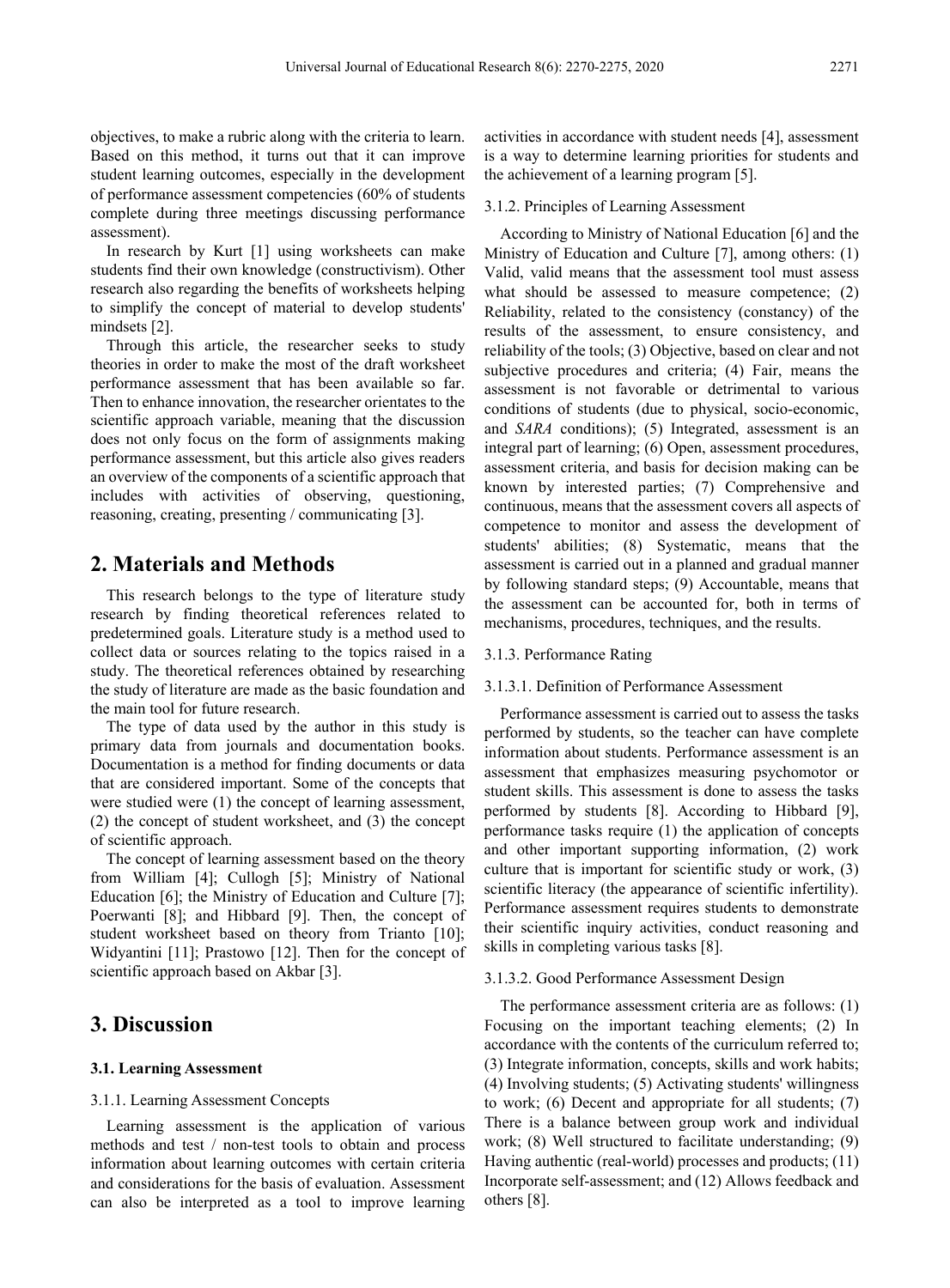#### 3.1.3.3. Steps for Implementing Performance Assessment

In implementing performance assessment, several steps of implementation need to be considered, namely: (1) Identification of all important steps that are needed or that will influence the best outcome; (2) Write down the behavior of specific abilities that are important and needed to complete the task and produce the best outcome; (3) Try to make the capability criteria not too much so that all of the criteria can be observed as long as students carry out the task; (4) Clearly define the ability criteria to be measured based on students' abilities that must be observable or the characteristics of the product produced; (5) Sort the ability criteria to be measured in the order that can be observed; (6) If there is, check again and compare with the ability criteria that have been made previously by others in the field [8].

#### 3.1.3.4. Methods and Ways of Assessing Performance Assessment

To maximize the validity and reliability of performance assessment it is necessary to pay attention to the following figure 1 which will describe how to assess the performance assessment according to Hibbard [9].



**Figure 1.** Methods and Ways to Assess Performance Assessment According to Hibbard (1995)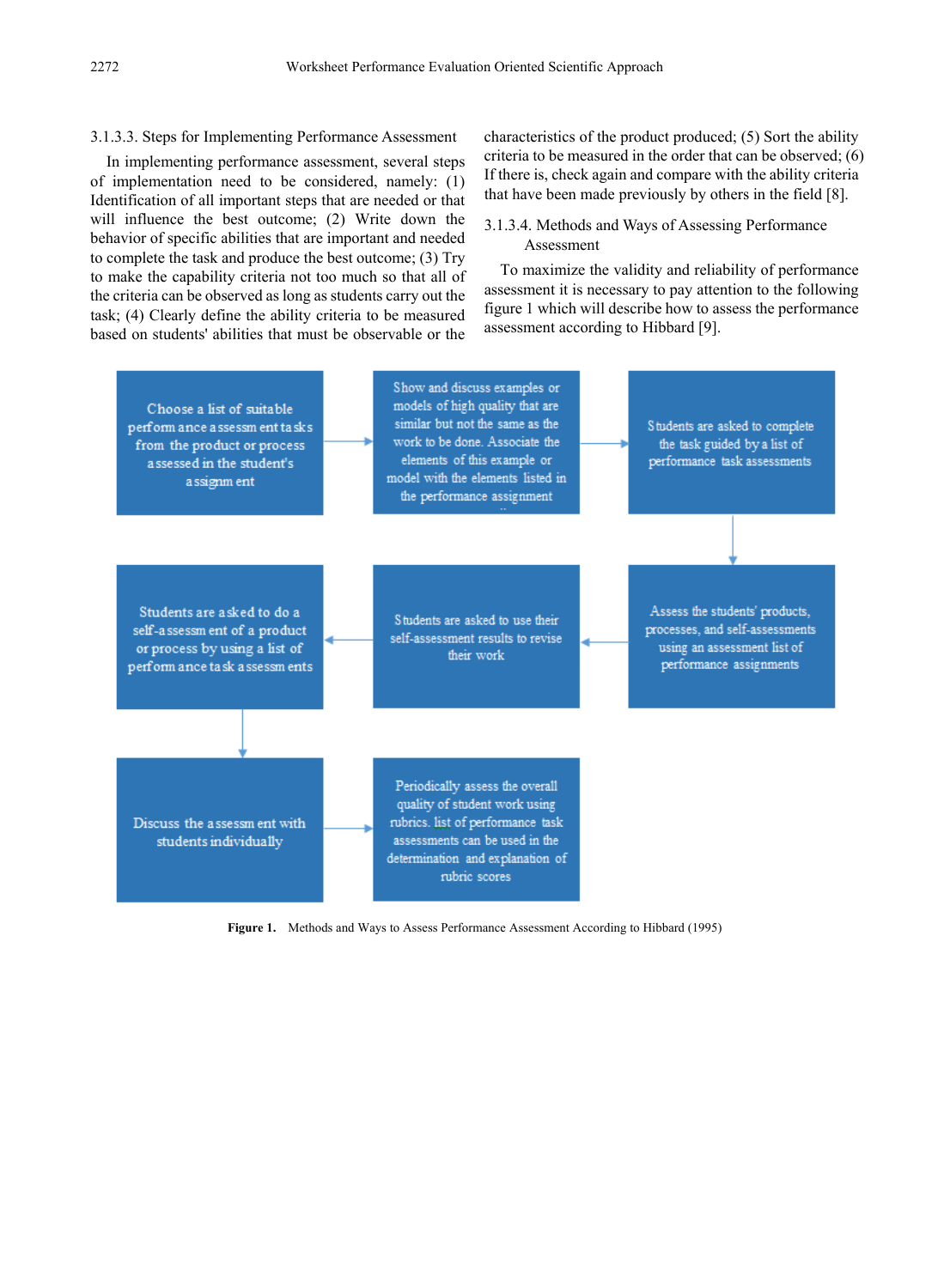#### 3.1.3.5. Rubric

To assess the overall quality of student work, rubrics are needed. Rubric is a scoring guideline used to determine the level of proficiency of students in doing assignments. As for the types of rubric that can be used, for example (1) rubric with checklist and (2) rubric with rating scale (numerical rating scale, graphic rating scale, and descriptive rating scale).

### 3.1.4. Problems in Designing and Using Performance Assessment

#### 3.1.4.1. Validity

The complexity of performance assessment usually causes several problems related to the collection of valid data, unlike multiple choice tests, the complexity of the tasks and abilities to be measured in a performance assessment can cause problems in scoring and representing the domain to be measured. Therefore, it is absolutely necessary for a validation activity by the expert to actually state that the assignment points of this valuation already represent the indicators of the domain being measured.

In order to get a valid evaluation tool, performance tasks must have the following criteria [8]: (1) focusing on the important teaching elements, (2) in accordance with the contents of the curriculum being referred to, (3) integrating information, concepts, skills, and work habits, (3) involving students, (4) activating students' willingness to work, (5) decent and appropriate for all students, (6) there is a balance between group work and individual work, (7) ) is well structured to facilitate understanding, (8) has authentic processes and products, (9) includes self-assessment, (10) allows feedback from others.

#### 3.1.4.2. Reliability

The problem in terms of reliability is the extent to which student scores can reflect true abilities and are not the result of measurement errors. This problem can be minimized if the scoring guidelines for performance assessment are made and defined as well as possible and also before the scoring beginning a user trial (rater) is conducted first.

#### 3.1.4.3. Fairness

The next problem is related to fairness. Every test used to measure a student's ability must consider that each student has equal access to the opportunity to learn, practice, and use the tools needed to do the assignment in the test. It is intended that every score obtained by students is fair.

#### **3.2. Student Worksheets**

#### 3.2.1. Definition of Worksheet

Worksheets is part of the learning device that is supporting the implementation of learning, in the form of sheets which contains a summary of the material,

guidelines that are inquiry and problem solving through an activity-performing and there are votes in it [10]; [11]; [12].

#### 3.2.2. Worksheet Principles

Some Worksheet principles used in this study include: (1) Information should 'inspire' students to answer/ do assignments; (2) Statement of the problem should really require students to find ways/ strategies to solve the problem; (3) Questions/ commands should stimulate students to investigate, find, solve problems, and/ or imagine / create; (4) Questions may be open or lead ( guide ) [13].

#### 3.2.3. Worksheet Components

Some of the components or parts of a Worksheet are (1) identity and achievement of competencies, (2) work instructions, (3) summary or supporting material, (4) assignments, (5) activity steps, (6) assessment [11]; [12].

#### 3.3.4. Worksheet Quality Criteria

According to Hendro Darmodjo and Jenny RE [14] there are requirements (1) didactic (active students, inventions, scientific, varied, developing student competence as a whole, according to the evaluation principle), (2) construction requirements (grammar, completeness of components, conformity with the principles of workarounds, and their functions), and technical requirements (writing, drawing, appearance).

#### 3.3.5. Steps for preparing the Worksheet

According to the Ministry of National Education [7] in Prastowo [12], steps for preparing the Worksheet are as follows: (1) Conduct curriculum analysis; (2) Prepare a map of the Worksheet needs; (3) Determine the titles; and (4) Compilation (in accordance with the completeness of Worksheet components (sub paragraph 3.2.3).

For this part of the assignment and activity steps (sub-paragraph 3.2.3), it can be used to be oriented towards various learning approaches or learning models, such as scientific approach, discovery or inquiry models, problem-based learning and so on. Regarding this article only discusses the scientific approach.

In the framework of embedding principles or steps from learning approach or learning models can be done by (1) determine the framework of worksheets and describing each syntax of various learning approach or learning models selected in the form of command/task sentences. One syntax, can be modified according into two or more commands / tasks.

#### **3.3. Scientific Approach**

#### 3.3.1. Definition of Scientific Approach

The scientific approach (scientific) is also called the scientific approach, the search method is absolutely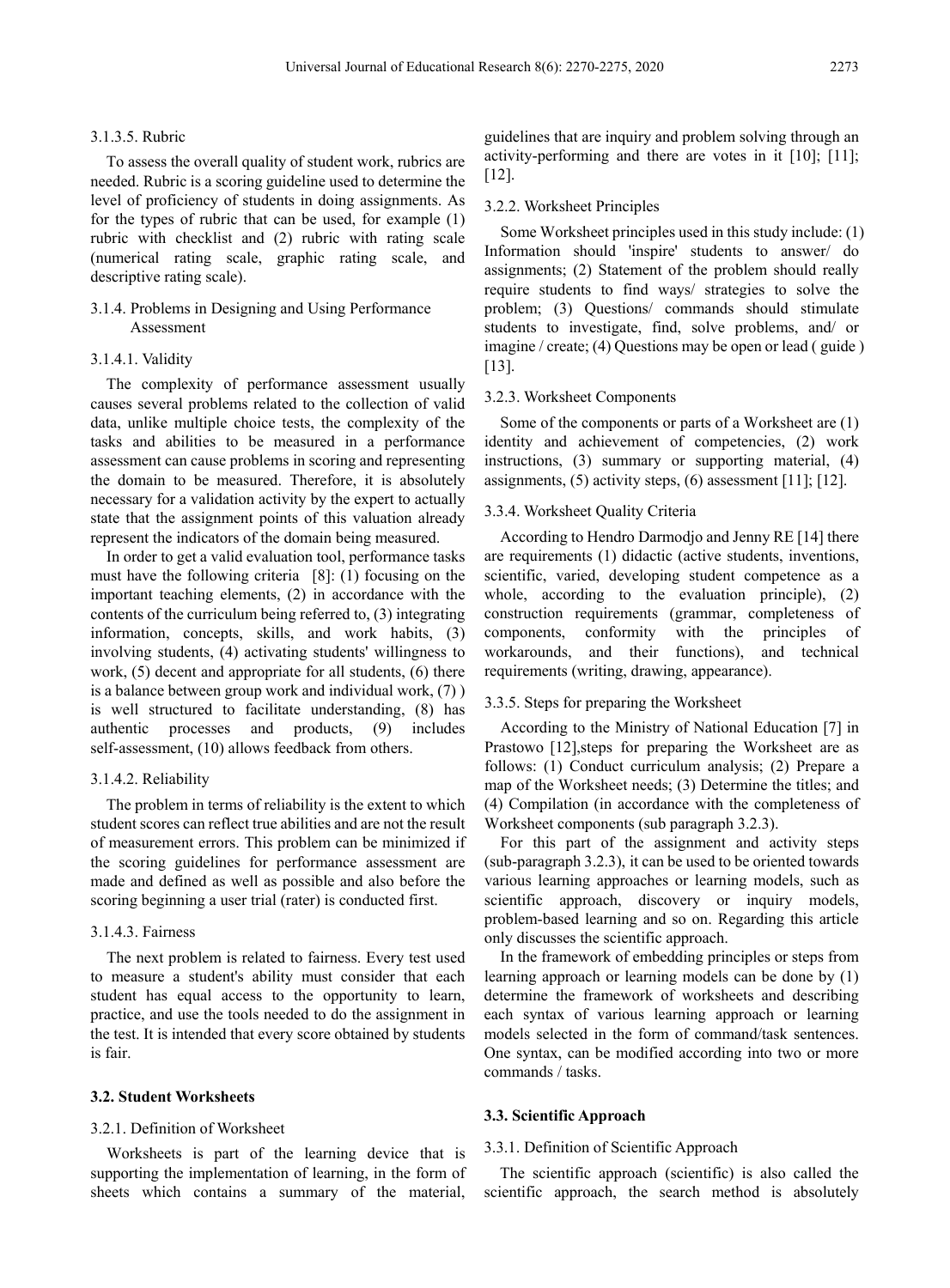necessary, this method must be based on evidence from objects that can be observed, empirical, and measured with specific principles of reasoning [15]. The scientific approach is a mindset that has the stage of the existence of a problem obtained through observation, then formulates the problem by questioning, then makes reasoning in the form of constructing hypotheses or giving answers that are tentative (maybe right or wrong), then try or try to create, then present/communicate the results of the test creation [3]. According to Akbar [3], the scientific mindset can occur not necessarily in order, because not all problems can be solved by a scientific approach.

## 3.3.2. Steps of a Scientific Approach (Scientific Approach )

The steps of the positive approach include the activities of observing, asking/questioning, reasoning, creating, presenting/communicating [3]. This stage does not have to be sequential.

According to Akbar [3], the scientific mindset can occur not necessarily in order, because not all problems can be solved by a scientific approach. Rational phenomena can be approached with scientific thinking patterns, but for non-rational phenomena (outside the ratio area) of course they cannot always be approached scientifically. These steps will be explained in more details in the table below. The competency column developed in the above table can be used as a reference in developing tasks or performance instructions in the worksheet.

| <b>Learning Steps</b>     | <b>Learning Activities</b>                                                                                                                                                                                                                                                                                                               | <b>Competencies are Developed</b>                                                                                                                                                                                               |  |  |
|---------------------------|------------------------------------------------------------------------------------------------------------------------------------------------------------------------------------------------------------------------------------------------------------------------------------------------------------------------------------------|---------------------------------------------------------------------------------------------------------------------------------------------------------------------------------------------------------------------------------|--|--|
| <b>Observe</b>            | Read, hear, listen, and see (without or with a tool).                                                                                                                                                                                                                                                                                    | Train earnestness, patience, thoroughness<br>ability<br>distinguish<br>between<br>to<br>and<br>information that is general and specifically,<br>the ability to think analytically, critically,<br>deductive, and comprehensive. |  |  |
| <b>Asking/Questioning</b> | Asking questions about information that is not understood<br>from what was observed or questions to get additional<br>information about what was observed. (Starting from the<br>question of factual until all questions that are<br>hypothetical) Encourage the existence of investigation,<br>research, in-depth study or exploration. | Develop creativity, sense of want to know,<br>the ability to formulate questions to establish<br>critical minds who need to live smart and<br>learn throughout life.                                                            |  |  |
| Reasoning                 | Connecting things with the others to take the conclusions.<br>Push to explore more distant (elaborate) exploration that<br>has been carried out. Example<br>• At location A like this, At location B like this, At<br>location C how come this way.<br>$\cdot$ So $\cdot$<br>The type can be inductive and deductive.                    | Develop the attitude of honest, conscientious,<br>disciplined, obey rules, work hard, ability to<br>apply the procedures and the ability to think<br>inductively and deductively in concluding.                                 |  |  |
| <b>Create</b>             | Make something.<br>(Hypothesis, the form of the work in writing or media<br>other). The orientation is to answer the questioning stage.                                                                                                                                                                                                  | creativity and honesty<br>Develop<br>and<br>appreciation for the work of others.                                                                                                                                                |  |  |
| Presenting                | Delivering the results of observations/ideas/experience in<br>oral, written, or media more to others.                                                                                                                                                                                                                                    | Develop the attitude of honest, conscientious,<br>tolerance, the ability to think systematically,<br>expressing opinions with brief and clear, and<br>develop the ability to speak that is good and<br>true.                    |  |  |

|  |  |  |  |  | <b>Table 1.</b> Learning steps, learning activities and competencies developed in the scientific approach |
|--|--|--|--|--|-----------------------------------------------------------------------------------------------------------|
|--|--|--|--|--|-----------------------------------------------------------------------------------------------------------|

Sources: (Akbar, 2013: 14) and (Ministry of Education and Culture. Reconstruction of Learning Process, 2013: 12-14).